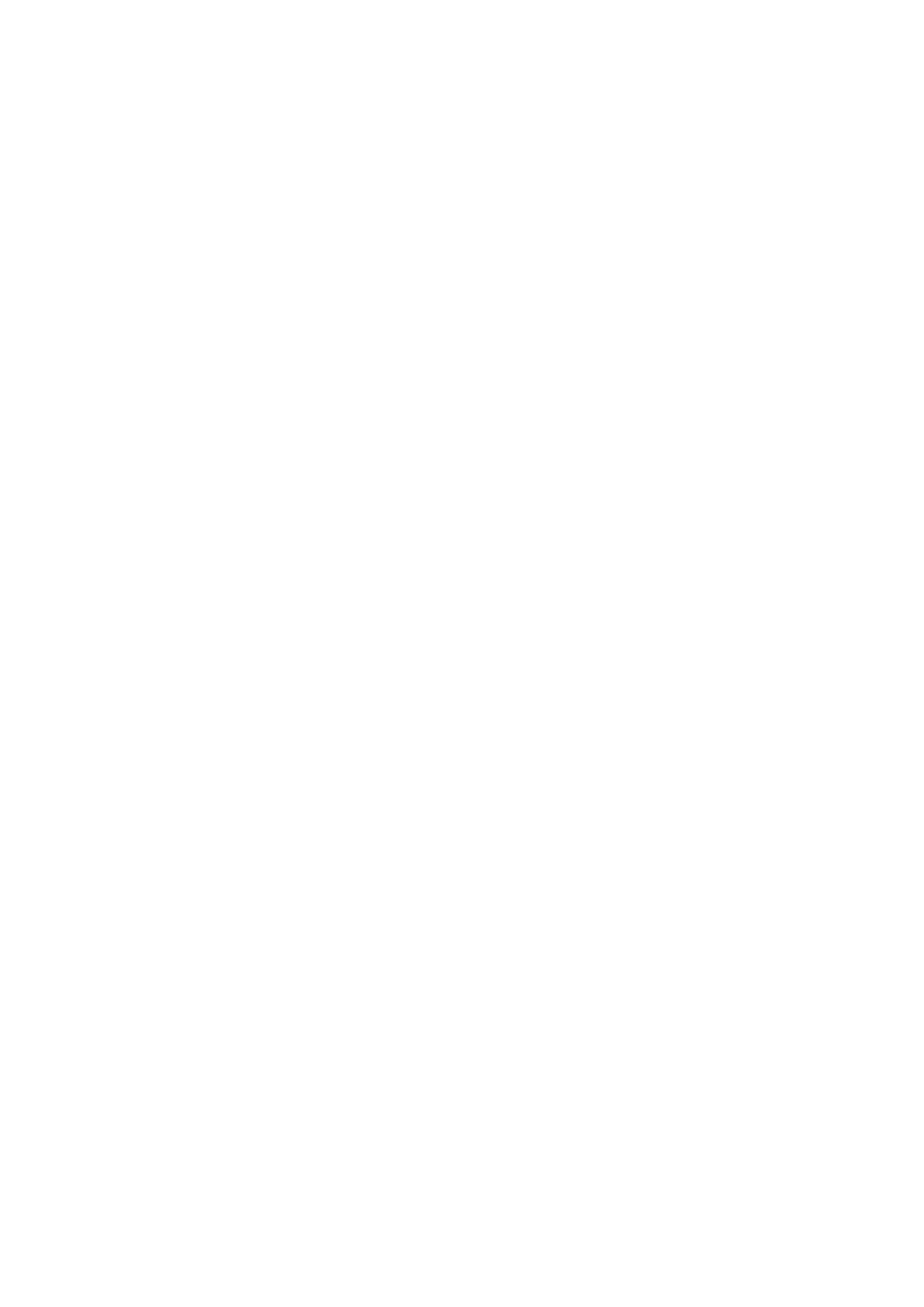*I certify that this public bill, which originated in the Legislative Assembly, has finally passed the Legislative Council and the Legislative Assembly of New South Wales.*

> *Clerk of the Legislative Assembly. Legislative Assembly, Sydney, , 2012*



New South Wales

# **Snowy Mountains Cloud Seeding Trial Amendment Bill 2012**

Act No , 2012

An Act to amend the *Snowy Mountains Cloud Seeding Trial Act 2004* to provide for ongoing cloud seeding operations in the Snowy Mountains area; and for related purposes.

*I have examined this bill and find it to correspond in all respects with the bill as finally passed by both Houses.*

*Assistant Speaker of the Legislative Assembly.*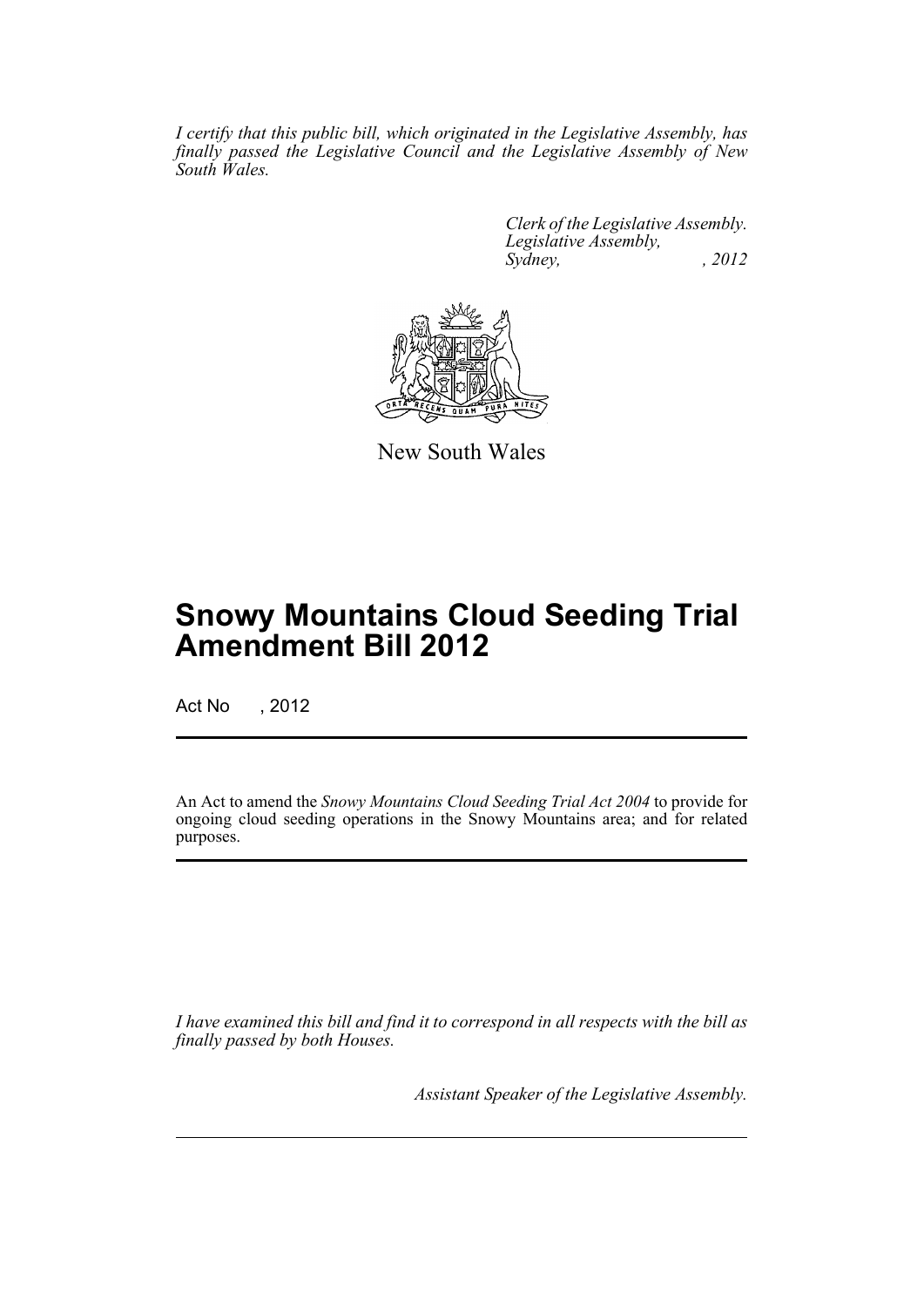# <span id="page-3-0"></span>**The Legislature of New South Wales enacts:**

# **1 Name of Act**

This Act is the *Snowy Mountains Cloud Seeding Trial Amendment Act 2012*.

# <span id="page-3-1"></span>**2 Commencement**

This Act commences on a day or days to be appointed by proclamation.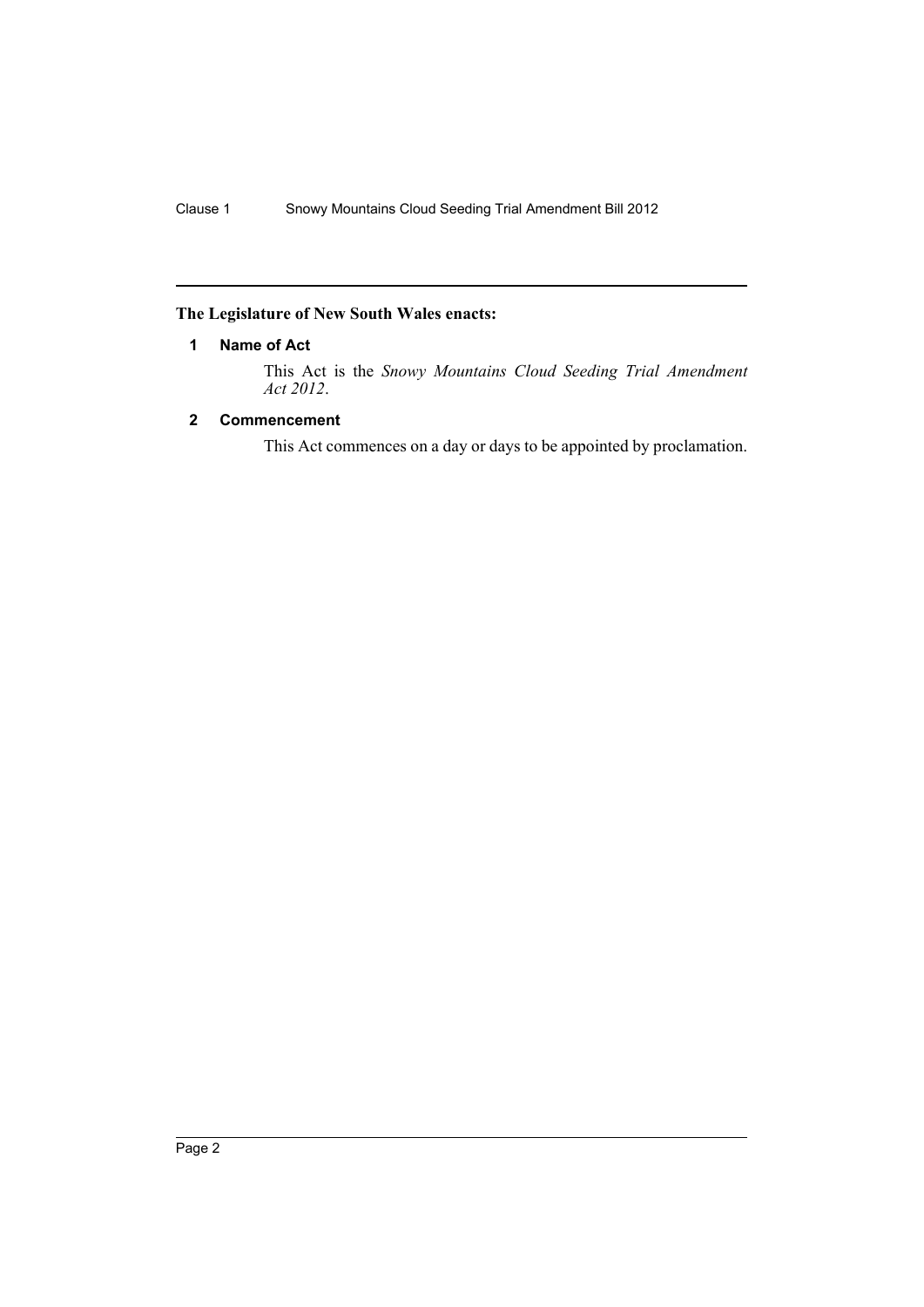Amendment of Snowy Mountains Cloud Seeding Trial Act 2004 No 19 Schedule 1

# <span id="page-4-0"></span>**Schedule 1 Amendment of Snowy Mountains Cloud Seeding Trial Act 2004 No 19**

#### **[1] Long title**

Omit "a trial cloud seeding research project". Insert instead "cloud seeding operations".

## **[2] Section 1 Name of Act**

Omit "*Trial*".

## **[3] Section 3 Definitions**

Insert in alphabetical order:

*approved EMP* means an environmental management plan approved by the relevant Ministers under section 5 and for which the approval is in force.

*approved method*, in relation to the discharge of a seeding agent or tracing agent, means a method specified as an approved method in, or approved in accordance with, section 4C.

*approved seeding agent* means a thing specified as an approved seeding agent in, or approved in accordance with, section 4A.

*approved tracing agent* means a thing specified as an approved tracing agent in, or approved in accordance with, section 4B.

*environmental management plan* or *EMP*—see section 5.

*EPA* means the Environment Protection Authority constituted by the *Protection of the Environment Administration Act 1991*.

*Snowy water catchment* has the same meaning as it has in the *Snowy Hydro Corporatisation Act 1997*.

## **[4] Section 3, definition of "authorised cloud seeding operations"**

Omit "during the period referred to in section 5".

## **[5] Section 3, definition of "function"**

Insert "and *exercise* a function includes perform a duty" after "duty".

## **[6] Section 3, definition of "Natural Resources Commission"**

Omit the definition.

# **[7] Section 3 (2)**

Insert at the end of section 3:

(2) Notes included in this Act do not form part of this Act.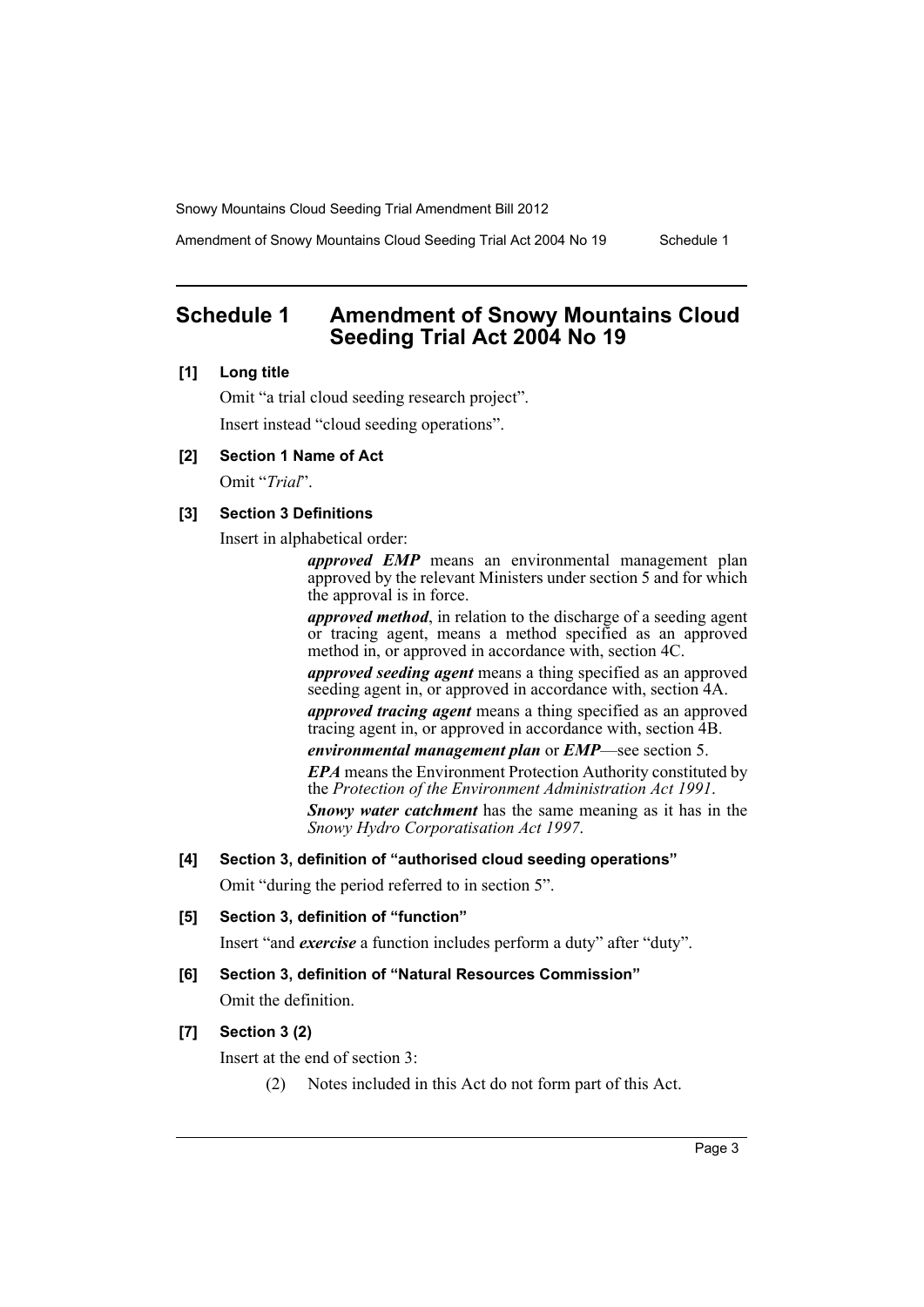Schedule 1 Amendment of Snowy Mountains Cloud Seeding Trial Act 2004 No 19

#### **[8] Part 2, heading**

Omit "**trial**". Insert instead "**operations**".

#### **[9] Sections 4–4C**

Omit section 4. Insert instead:

#### **4 Authorisation of cloud seeding operations**

- (1) Cloud seeding operations designed to increase precipitation by the discharge of a seeding agent into passing clouds are authorised to be carried out by or on behalf of Snowy Hydro Limited in accordance with this Act.
- (2) The authorisation is subject to the following conditions:
	- (a) the area to be primarily targeted for the increased precipitation is land within the Snowy water catchment,
	- (b) operations may be carried out only if there is an approved EMP,
	- (c) operations must be carried out in accordance with the approved EMP (whether being carried out within or outside the Snowy water catchment),
	- (d) the seeding agent used must be an approved seeding agent and used in accordance with the conditions (if any) of its approval as a seeding agent,
	- (e) the tracing agent used must be an approved tracing agent and used in accordance with the conditions (if any) of its approval as a tracing agent,
	- (f) the seeding agent and tracing agent must be discharged by the use of an approved method,
	- (g) the discharge must be carried out in accordance with the conditions (if any) of its approval as a method of discharge,
	- (h) the discharge of the seeding agent is to be carried out at a time when increased precipitation in the Snowy water catchment is likely to fall as snow at an elevation above 1400 metres from the mean sea level,
	- (i) Snowy Hydro Limited must consult with the National Parks and Wildlife Service before carrying out any new operations involving a land-based method of discharge of seeding or tracing agent within any area of land reserved under the *National Parks and Wildlife Act 1974* (that is, operations in an area that has not been the subject of previous consultation with the Service),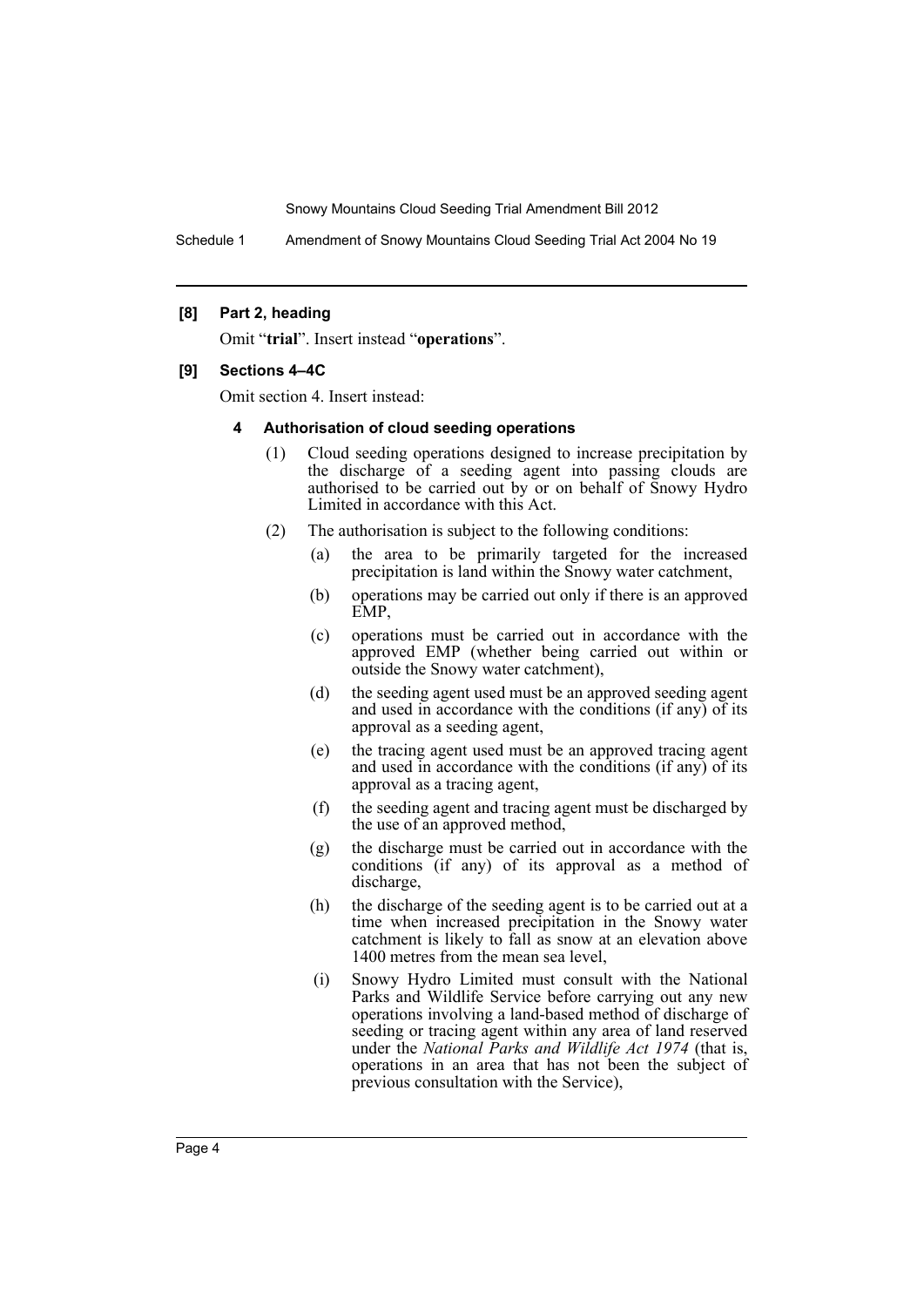Amendment of Snowy Mountains Cloud Seeding Trial Act 2004 No 19 Schedule 1

- (j) Snowy Hydro Limited must consult with the National Parks and Wildlife Service before installing, or carrying out major modifications to, any facilities required to carry out cloud seeding operations within any area of land reserved under the *National Parks and Wildlife Act 1974*,
- (k) installation of new facilities for cloud seeding operations must not be carried out within any wilderness area (within the meaning of the *National Parks and Wildlife Act 1974*),
- (l) a seeding agent is not to be discharged from land-based aerosol generators in any wilderness area (within the meaning of the *National Parks and Wildlife Act 1974*).
- (3) The cloud seeding operations authorised by this Act include, subject to the requirements imposed by or under this Act:
	- (a) entering onto public land to carry out the cloud seeding operations, and
	- (b) installing and maintaining facilities, and carrying out works, on public or other land, that are required to carry out cloud seeding operations, and
	- (c) any operations that are ancillary or incidental to the operations referred to in this section.
- (4) The cloud seeding operations authorised by this Act may be carried out within or outside the Snowy water catchment, subject to the requirements imposed by or under this Act.

#### **4A Approved seeding agents**

- (1) Silver iodide is an approved seeding agent.
- (2) The relevant Ministers may, on application by Snowy Hydro Limited, approve the use of any other thing as a seeding agent in cloud seeding operations.
- (3) An application for approval of the use of a thing as a seeding agent in cloud seeding operations must be accompanied by details of the health risk assessment carried out in relation to the proposed use of the seeding agent (including the process used to carry out the assessment and the results of the assessment).
- (4) The health risk assessment is to comply with any requirements set out in the approved EMP.
- (5) The relevant Ministers may approve the use of a thing as a seeding agent with or without conditions.
- (6) The relevant Ministers may, at any time, amend or revoke an approval given under this section.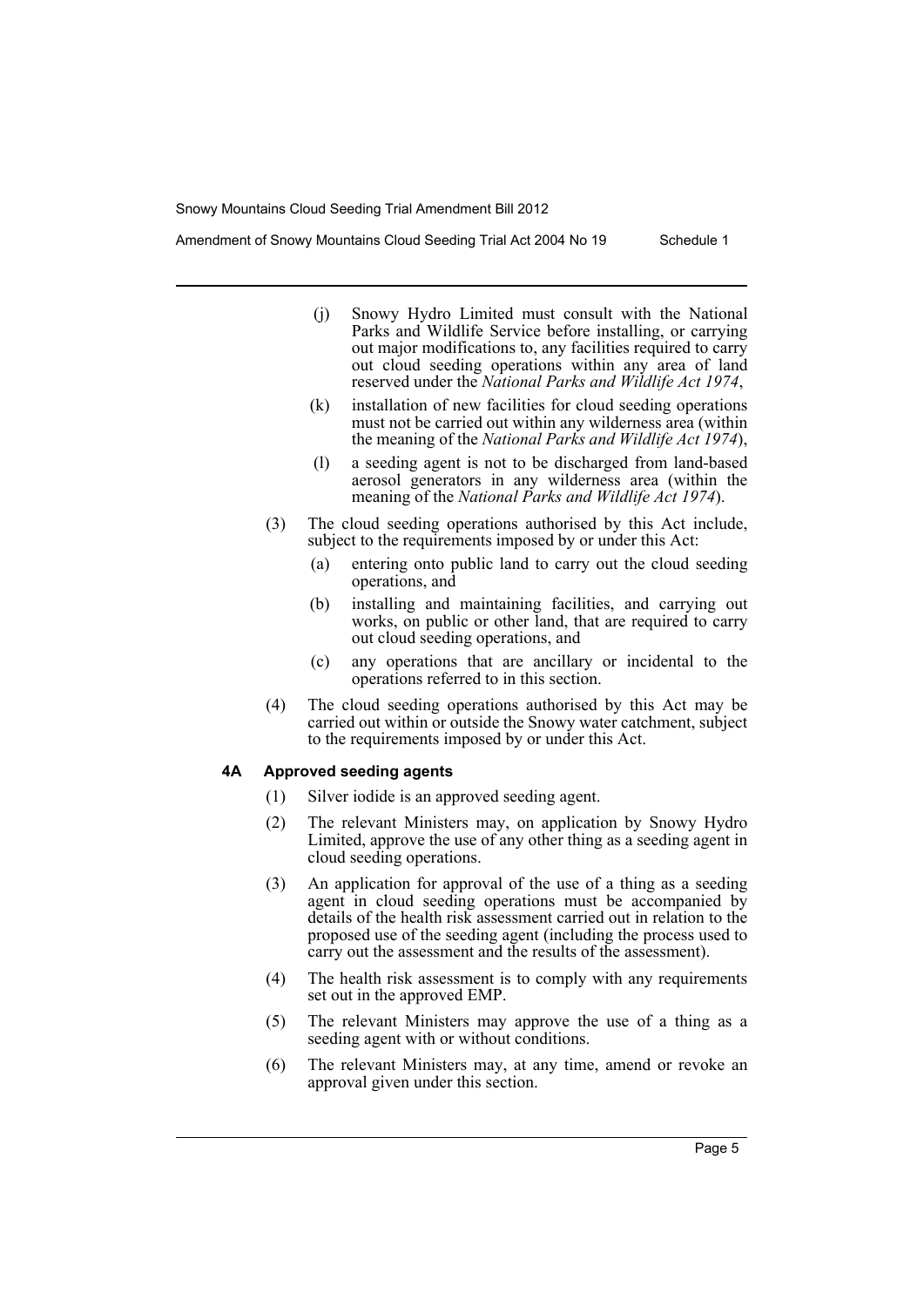Schedule 1 Amendment of Snowy Mountains Cloud Seeding Trial Act 2004 No 19

(7) The relevant Ministers must consult with Snowy Hydro Limited before amending or revoking an approval.

#### **4B Approved tracing agents**

- (1) Indium sesquioxide is an approved tracing agent.
- (2) The relevant Ministers may, on application by Snowy Hydro Limited, approve the use of any other thing as a tracing agent in cloud seeding operations.
- (3) An application for approval of the use of a thing as a tracing agent in cloud seeding operations must be accompanied by details of the health risk assessment carried out in relation to the proposed use of the tracing agent (including the process used to carry out the assessment and the results of the assessment).
- (4) The health risk assessment is to comply with any requirements set out in the approved EMP.
- (5) The relevant Ministers may approve the use of a thing as a tracing agent with or without conditions.
- (6) The relevant Ministers may, at any time, amend or revoke an approval given under this section.
- (7) The relevant Ministers must consult with Snowy Hydro Limited before amending or revoking an approval.

#### **4C Approved methods of discharge of agent**

- (1) The discharge of a seeding agent or tracing agent by land-based aerosol generators is an approved method of discharge.
- (2) The relevant Ministers may, on application by Snowy Hydro Limited, approve the use of an aerial method of discharge of a seeding agent or tracing agent as an approved method of discharge.
- (3) The relevant Ministers may approve the use of an aerial method of discharge as an approved method of discharge with or without conditions.
- (4) The relevant Ministers may, at any time, amend or revoke an approval given under this section.
- (5) The relevant Ministers must consult with Snowy Hydro Limited before amending or revoking an approval.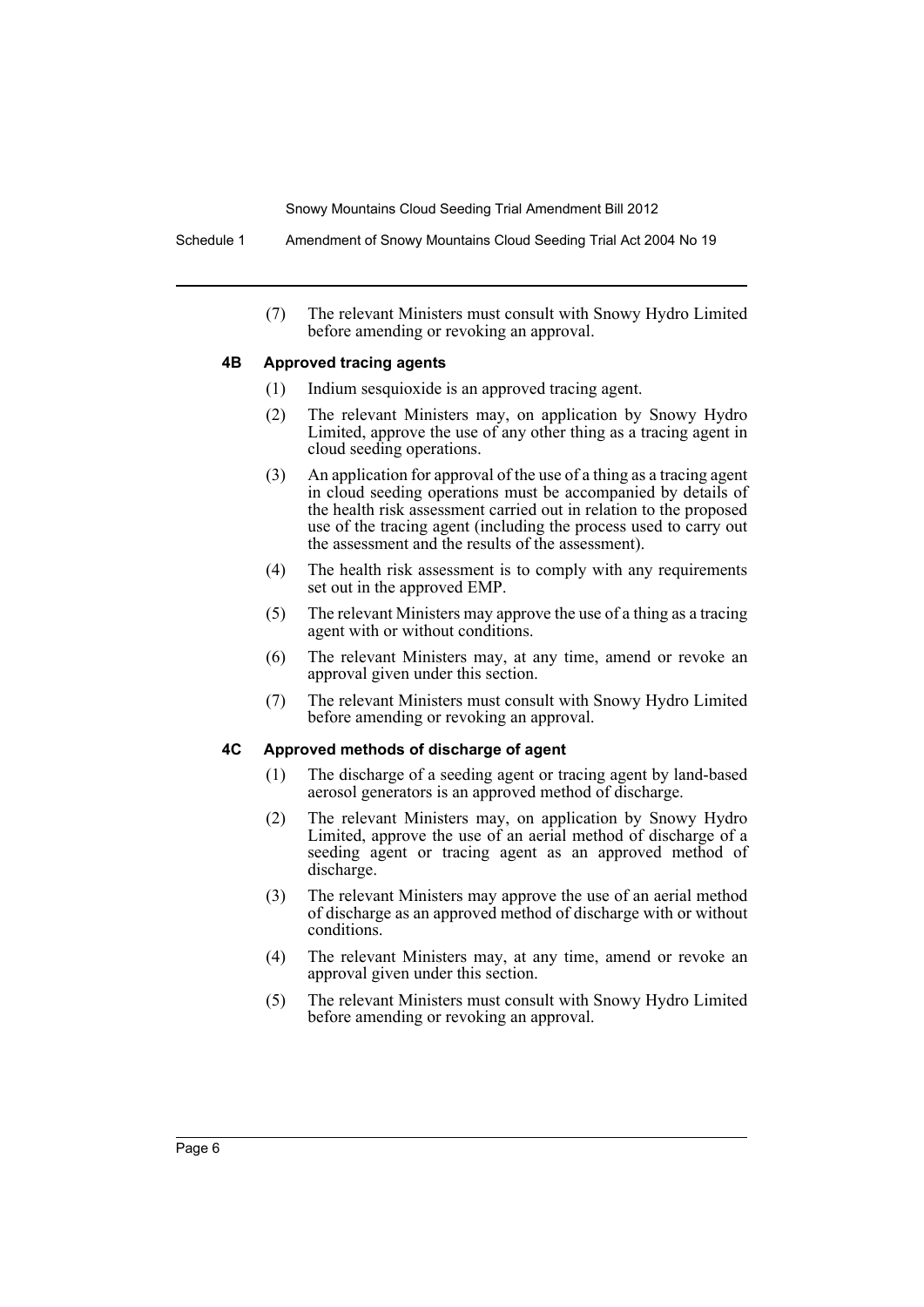Amendment of Snowy Mountains Cloud Seeding Trial Act 2004 No 19 Schedule 1

#### **[10] Sections 5 and 5A**

Omit section 5. Insert instead:

#### **5 Environmental management plan**

- (1) The relevant Ministers may, on application by Snowy Hydro Limited, approve an environmental management plan (an *EMP*) in relation to the cloud seeding operations authorised by this Act.
- (2) The EMP is to comply with any requirements imposed by the relevant Ministers and notified to Snowy Hydro Limited.
- (3) Without limiting subsection (2), the relevant Ministers may require the EMP to provide for the following:
	- (a) a public review and approval process that must be undertaken before any aerial cloud seeding operations or changes to seeding agents or tracing agents,
	- (b) a process for the resolution of disputes about cloud seeding operations between Snowy Hydro Limited and others (such as community members, Ministers or NSW Government agencies).
- (4) An application for approval of an EMP must be accompanied by an independent scientific assessment of any proposed cloud seeding operations that differ from the operations currently authorised. Any such scientific assessment must comply with any requirements imposed by the relevant Ministers and notified to Snowy Hydro Limited.
- (5) The relevant Ministers may, on application by Snowy Hydro Limited:
	- (a) approve an amendment to an approved EMP, or
	- (b) revoke an approval of an EMP and approve a new EMP.
- (6) This section applies in respect of an application for approval of amendment of an approved EMP in the same way as it applies in respect of an application for approval of an EMP.
- (7) An approval of an EMP remains in force until it is revoked by the relevant Ministers.

#### **5A Review of approved EMP**

(1) The relevant Ministers may, from time to time, conduct a review of an approved EMP.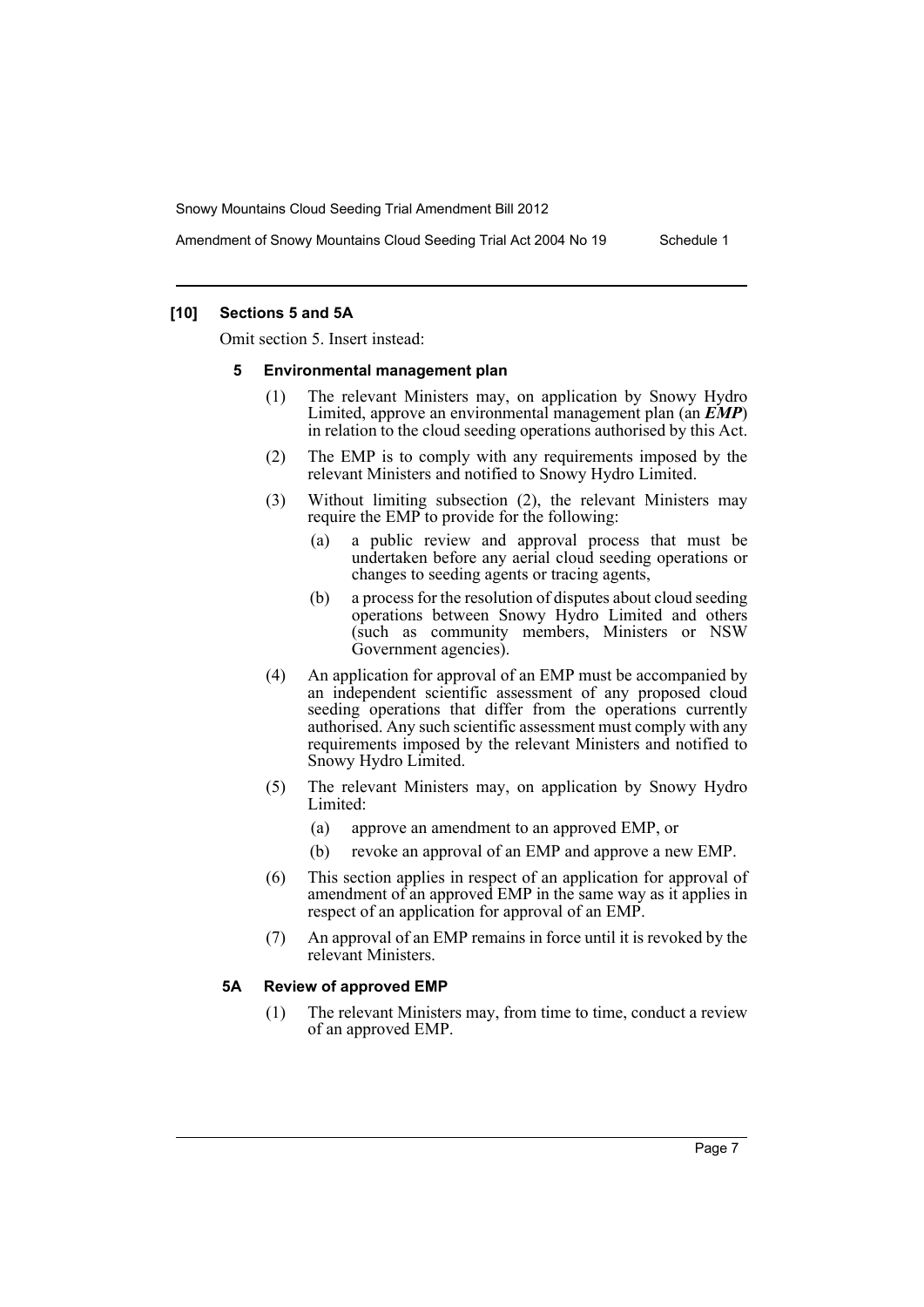Schedule 1 Amendment of Snowy Mountains Cloud Seeding Trial Act 2004 No 19

- (2) A review must be conducted at least once every 5 years after approval of an EMP is granted or renewed. However, reviews may be conducted at more frequent intervals.
- (3) The relevant Ministers are to advise Snowy Hydro Limited of their intention to conduct a review and to give Snowy Hydro Limited an opportunity to make submissions on the review.
- (4) For the purposes of the review, Snowy Hydro Limited must provide the relevant Ministers with any information or evidence required by the relevant Ministers to conduct the review.
- (5) Without limiting subsection (4), the relevant Ministers may require Snowy Hydro Limited to provide an independent scientific assessment of any proposed cloud seeding operations that differ from the operations currently authorised. Any such scientific assessment must comply with any requirements imposed by the relevant Ministers and notified to Snowy Hydro Limited.
- (6) Following a review, the relevant Ministers may:
	- (a) renew their approval of the approved EMP (with or without amendments to the EMP), or
	- (b) revoke their approval of the approved EMP and approve a new EMP, or
	- (c) revoke their approval of the approved EMP.
- (7) The relevant Ministers must consult with Snowy Hydro Limited before revoking their approval of an approved EMP.

#### **[11] Section 6 Suspension or termination of authorisation**

Omit section 6 (2) (b). Insert instead:

(b) Snowy Hydro Limited has not complied with any conditions of the authorisation conferred by this Act or any other requirement imposed by or under this Act, or

## **[12] Section 6 (2) (d)**

Insert at the end of section  $6(2)(c)$ :

, or

(d) Snowy Hydro Limited has not complied with a requirement made of it under Chapter 7 of the *Protection of the Environment Operations Act 1997* in connection with a review carried out by the EPA under this Act.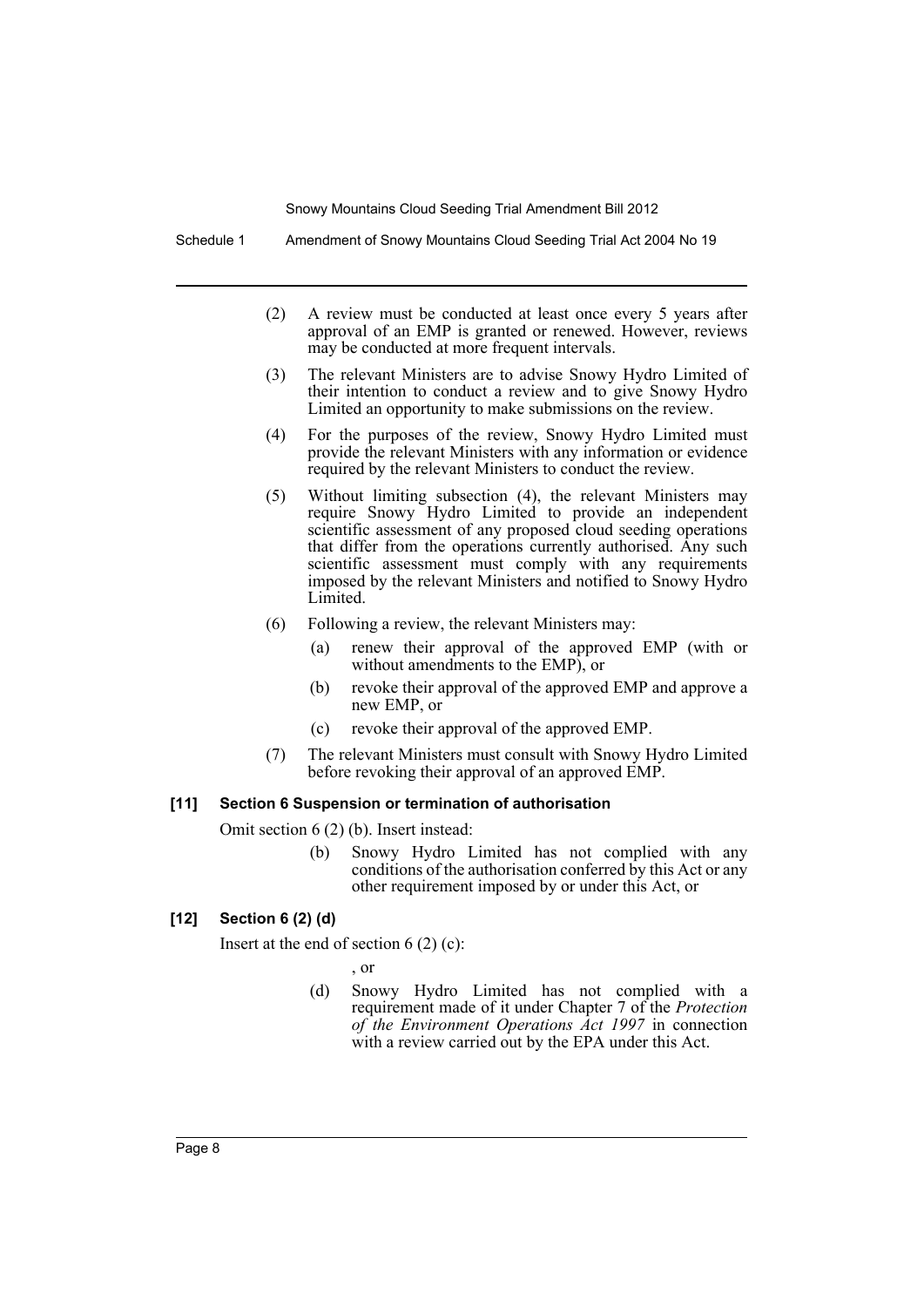Amendment of Snowy Mountains Cloud Seeding Trial Act 2004 No 19 Schedule 1

#### **[13] Section 6 (4)**

Omit "and the Natural Resources Commission".

#### **[14] Part 2A**

Insert after Part 2:

# **Part 2A Reporting and review**

#### **6A Reporting requirements**

- (1) Snowy Hydro Limited must, by 31 March in each year or such later date as agreed by the relevant Ministers, provide a report on its cloud seeding operations during the period of 12 months ending on 31 December in the previous year to the relevant Ministers and to the EPA.
- (2) Without limiting the generality of subsection (1), the report must contain the following information:
	- (a) details of compliance with the approved EMP,
	- (b) details of research concerning, and monitoring of, the impact of tracing agents and seeding agents on the environment (including the findings of any such research or monitoring).

## **6B General functions of EPA**

- (1) The EPA is to review each report on cloud seeding operations provided by Snowy Hydro Limited and report the findings of the review, and make any necessary recommendations following the review, to the Board of the EPA and the relevant Ministers.
- (2) The EPA is, from time to time as determined by the EPA, to review the cloud seeding operations carried out in accordance with this Act and report the findings of the review, and make any necessary recommendations following the review, to the Board of the EPA and the relevant Ministers.

#### **6C Application of Chapter 7 of Protection of the Environment Operations Act 1997**

Chapter 7 (Investigation) of the *Protection of the Environment Operations Act 1997* extends to the exercise of powers in connection with this Act and the regulations.

**Note.** Section 186 of the *Protection of the Environment Operations Act 1997* provides that Chapter 7 of that Act extends to the exercise of certain powers in connection with certain other legislation, including this Act. Chapter 7 of the *Protection of the Environment Operations Act 1997*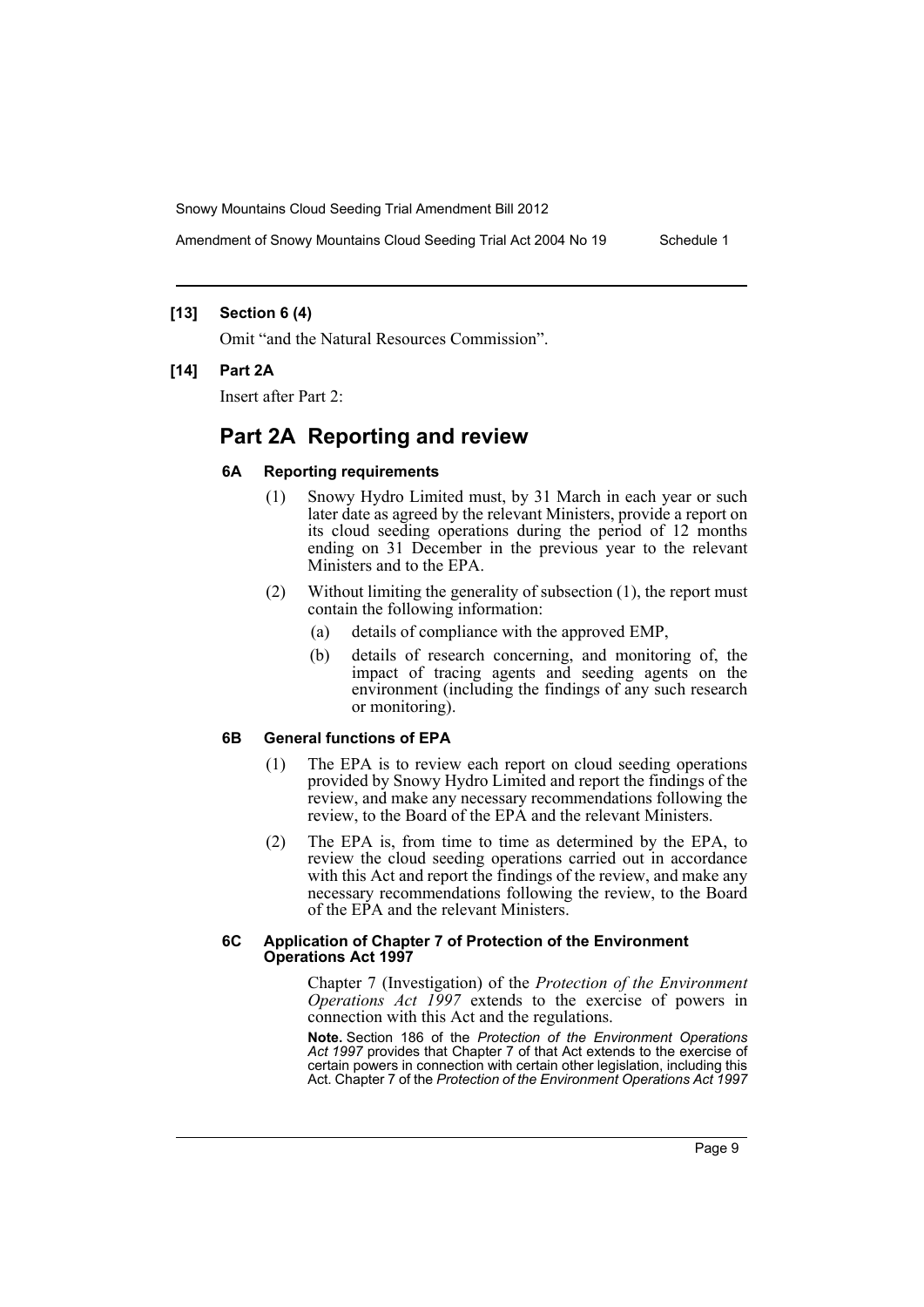Schedule 1 Amendment of Snowy Mountains Cloud Seeding Trial Act 2004 No 19

deals with such matters as the appointment of authorised officers, powers to require information and records, powers of entry and search, powers to question and to identify persons and powers with respect to certain things such as vehicles.

#### **[15] Section 8 Supervision of trial and reporting by Natural Resources Commission**

Omit the section.

#### **[16] Section 9 No compensation payable by State**

Insert "or amendment" after "enactment" in section 9 (1) (a).

#### **[17] Section 9 (1) (d)**

Insert after section 9 (1) (c):

(d) the effect of the *Environment Protection and Biodiversity Conservation Act 1999* of the Commonwealth on the authorised cloud seeding operations, including anything done or omitted to be done by the Commonwealth or any person exercising a function under that Act in respect of the authorised cloud seeding operations.

## **[18] Section 10A**

Insert after section 10:

#### **10A Delegation**

A Minister may delegate to a member of the Government Service the exercise of any of the Minister's functions under this Act or the regulations, other than this power of delegation.

#### **[19] Section 11 Regulations**

Insert at the end of the section:

- (2) In particular, the regulations may make provision for or with respect to fees payable by Snowy Hydro Limited to the National Parks and Wildlife Service in connection with cloud seeding operations (including by specifying any such fee or the method by which the fee is to be calculated).
- (3) The Minister is not to recommend the making of a regulation that provides for the payment of fees by Snowy Hydro Limited in connection with cloud seeding operations unless the Minister certifies that he or she is satisfied that the fees do not exceed the costs incurred or likely to be incurred by the National Parks and Wildlife Service in connection with cloud seeding operations.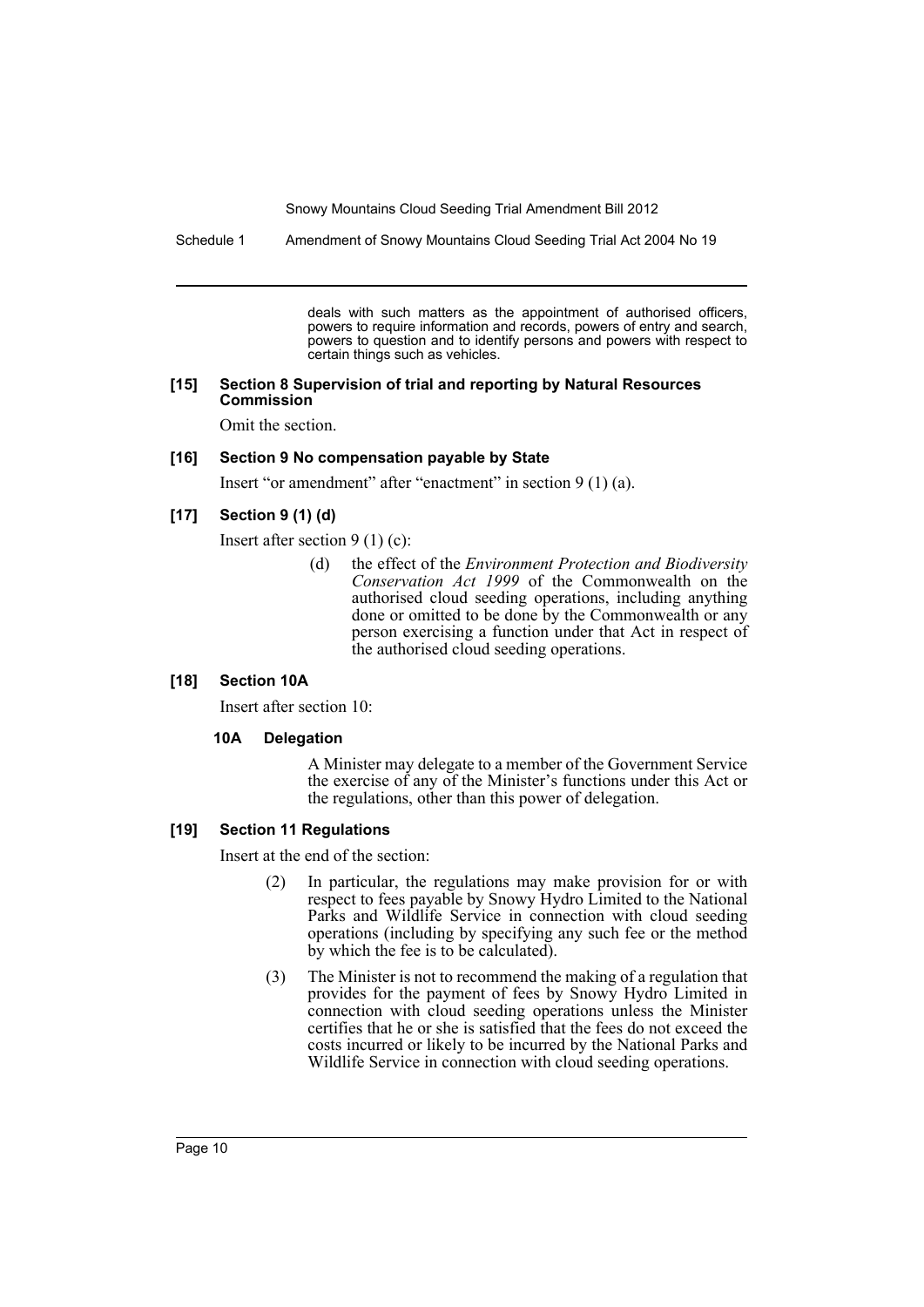Amendment of Snowy Mountains Cloud Seeding Trial Act 2004 No 19 Schedule 1

#### **[20] Schedule 1**

Omit the Schedule. Insert instead:

# **Schedule 1 Savings and transitional provisions**

# **Part 1 General**

#### **1 Regulations**

- (1) The regulations may contain provisions of a savings or transitional nature consequent on the enactment of this Act or any Act that amends this Act.
- (2) Any such provision may, if the regulations so provide, take effect from the date of assent to the Act concerned or a later date.
- (3) To the extent to which any such provision takes effect from a date that is earlier than the date of its publication on the NSW legislation website, the provision does not operate so as:
	- (a) to affect, in a manner prejudicial to any person (other than the State or an authority of the State), the rights of that person existing before the date of its publication, or
	- (b) to impose liabilities on any person (other than the State or an authority of the State) in respect of anything done or omitted to be done before the date of its publication.